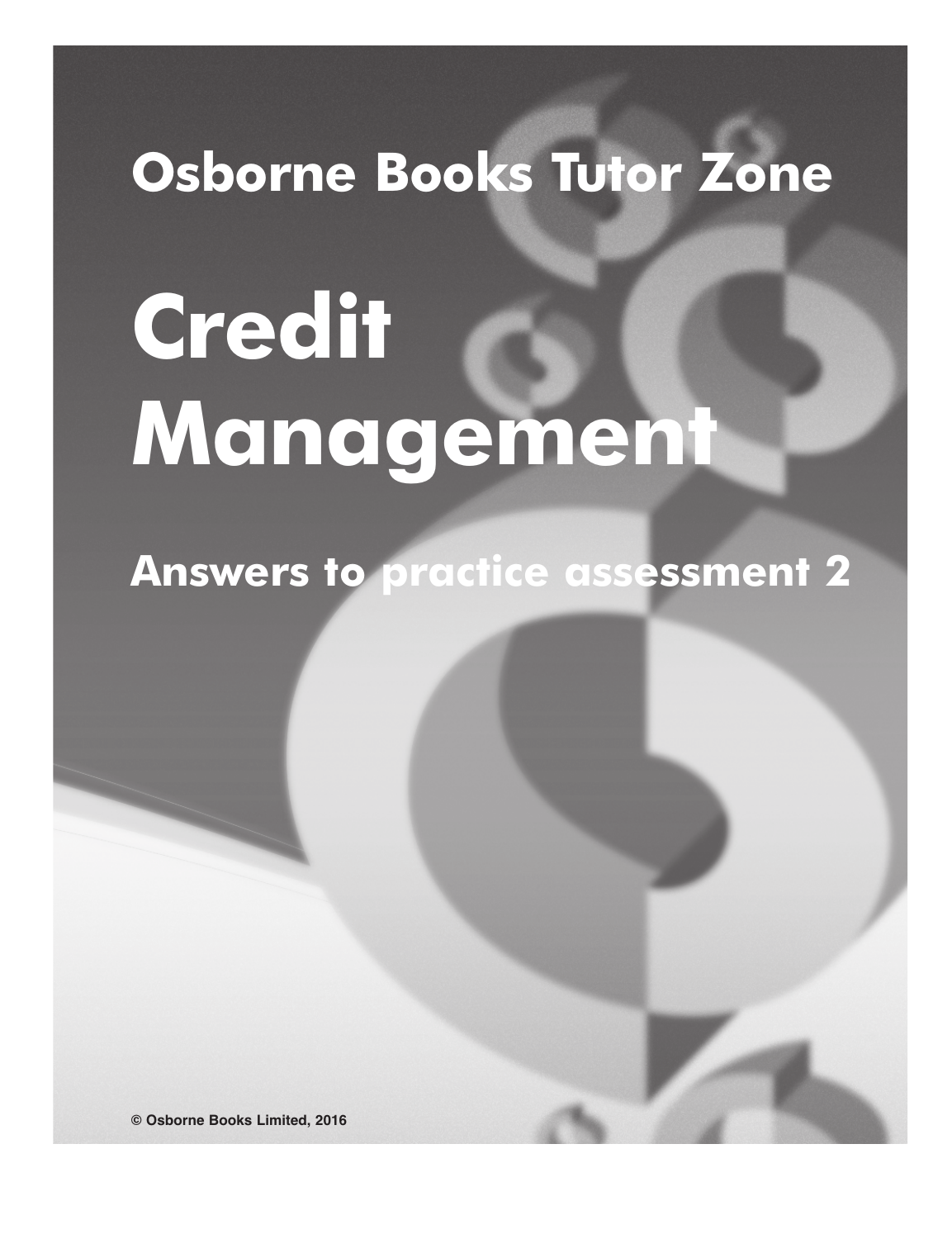- **(a)** (b) Be of some value, but not necessarily the full value of the goods
- **(b)** (a) A counter offer
- **(c)** (c) Hire purchase and hire agreements
- **(d)** (b) Must always be in writing or agreed orally
- **(e)** (b) 'I agree to buy this picture from you and will pay the £1.2 million asking price'
- **(f)** (b) Breach of contract
- **(g)** 10 per cent
- **(h)** £125.75 Workings: (£10,000 x 1.2) x (8% + 0.5%) + 45/365
- **(i)** The Unfair Contract Terms Act protects individuals and businesses by restricting the **operation and legality** of **contract terms**. The Act covers most forms of contract and one of its most important functions is to restrict **disclaimers of liability**.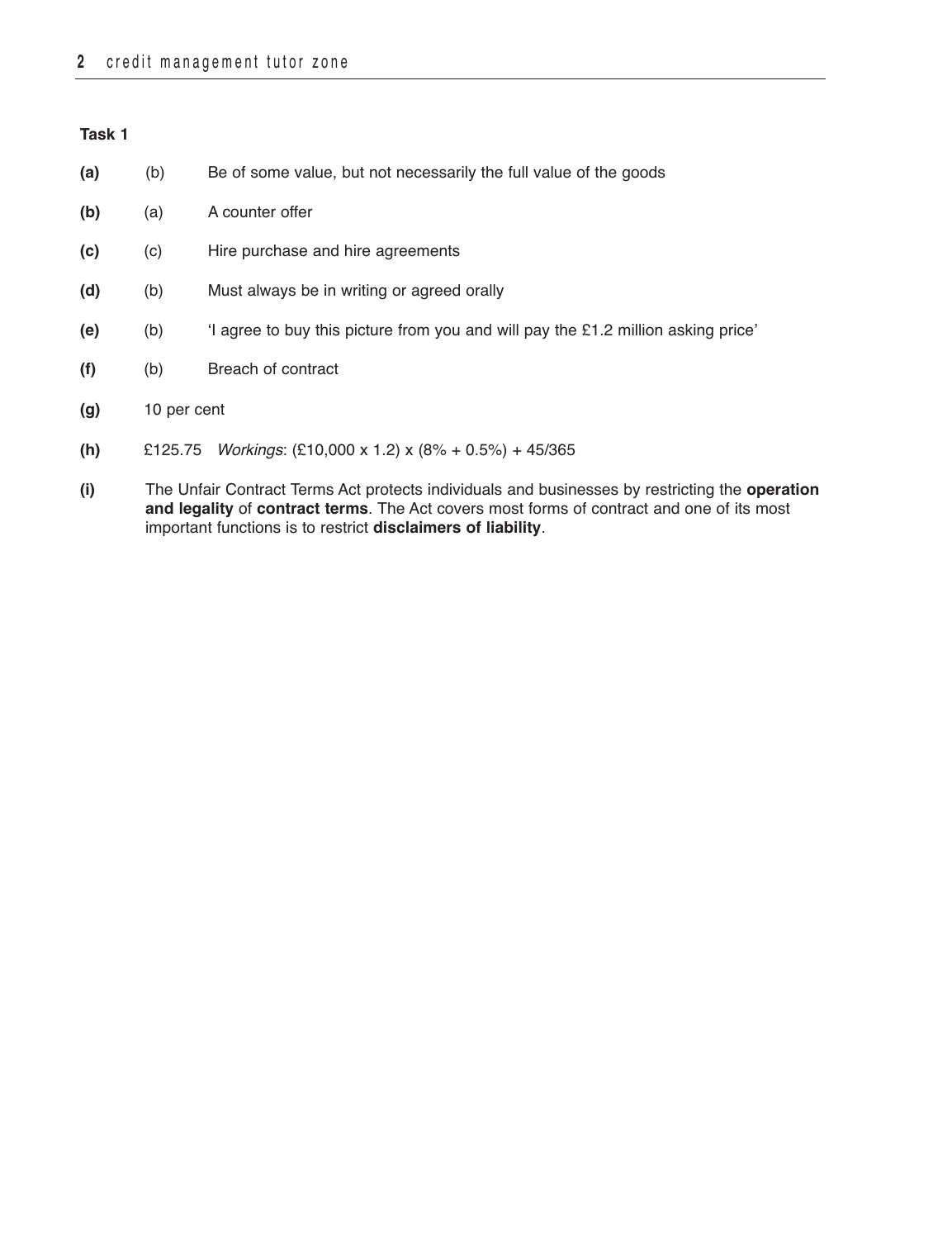# **(a)**

| <b>Hurdle Limited</b>     | $20 - 2$<br><b>Indicator</b> | $20 - 2$<br>Rating | $20-1$<br><b>Indicator</b> | $20 - 1$<br>Rating |
|---------------------------|------------------------------|--------------------|----------------------------|--------------------|
| Operating profit margin % | 3.04                         | 0                  | 38.27                      | 20                 |
| Interest cover            | 0.46                         | $-20$              | 6.46                       | 10                 |
| Current ratio             | 0.94                         | $-20$              | 2.17                       | 10                 |
| Gearing %                 | 37.2                         | 10                 | 39.06                      | 10                 |
| Total credit rating       |                              | $-30$              |                            | 50                 |

Workings:

|                              | <b>Formula</b>                                | $20-2$                                | $20-1$                                         |
|------------------------------|-----------------------------------------------|---------------------------------------|------------------------------------------------|
| Operating profit<br>margin % | Profit from operations x 100<br>Sales revenue | $12 \times 100$<br>$= 3.04\%$<br>395  | $155 \times 100 = 38.27\%$<br>405              |
| Interest cover               | Profit from operations<br>Interest payable    | $= 0.46$<br>12<br>26                  | $= 6.46$<br>155<br>$\overline{24}$             |
| Current ratio                | Current assets<br><b>Current liabilities</b>  | 131<br>$= 0.94$<br>$48 + 91$          | $= 2.17$<br>139<br>64                          |
| Gearing %                    | Total debt x 100<br>Total debt plus equity    | 298 x 100<br>$= 37.2%$<br>$298 + 503$ | $300 \times 100$<br>$= 39.06\%$<br>$300 + 468$ |

- **(b)** 20-2 High risk; 20-1 Very low risk.
- **(c)** (b) Reject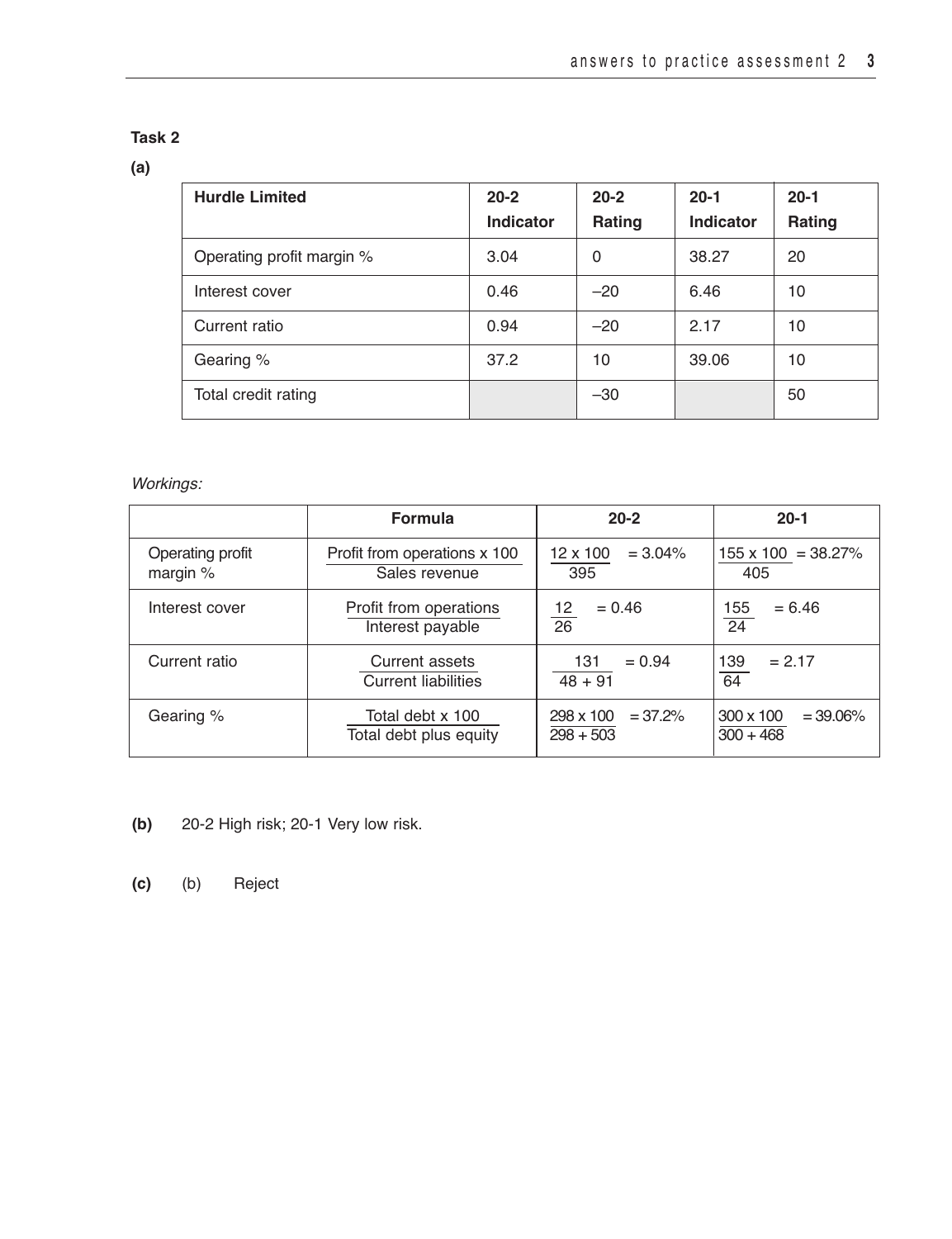- **(a)** The risks associated with giving credit to an overseas customer are:
	- where is the location of the business, who are the business owners, will their offices be open at the same time and is there a point of contact?
	- actually obtaining the money, can it be paid directly into the supplier's bank account
	- will the money be paid in a foreign currency and if so fluctuating exchange rates may mean the receiving business may gain or lose in exchange rate differences
	- how to recover debts and the different laws that cover debt collection in other countries

Further credit control procedures that should be carried out are:

- consider the possibility of trading in pounds
- consider trading using cash terms until a credit history is established
- request accounts and references (trade, credit and bank) using the usual procedures

# **(b) Profitability**

The turnover has increased by 57% or £3,242,000. Whether or not this is a good sign depends on other factors such as changes in profit margins, levels of current assets, changes in trade cycle days and cashflow.

There has been an increase in the level of gross profit by £250,000; however, it is very important to look at the change in the gross profit margin, which has decreased from 38% to 27%. This could indicate that the company is having to pay more for its supplies.

Profit from operations has fallen by £614,000, this is due to the fall in the gross profit margin as distribution costs have remained constant at 4% of turnover and administrative expenses at 23% of turnover.

Interest cover was over 20 times in the previous year and now the profit from operations is not enough to cover the interest commitments. There has been a big increase in both the long and short term borrowing, which is a worrying sign as the banks may ask for immediate repayment if the interest payments cannot be met.

#### **Liquidity**

The higher the current ratio the better from a credit risk point of view, in this case it has fallen from 3.79 to 1.59. Whether or not the ratio is good will depend on the type of industry, in the building trade suppliers often need to be paid much quicker than the company will receive money from its customers.

Trade receivables have more than doubled and an increase would be expected with an increase in turnover. The collection period has increased from 42 days to 63 days which is a bad sign and indicates that credit control procedures are poor.

An increase in trade payables would be expected with an increase in the cost of sales, in this case they have increased from £300,000 to £928,000. This increase has resulted in an increase in the trade payables payment period by over 20 days; this indicates that the company is struggling to pay its suppliers according to their terms.

The level of inventories has remained constant, but the inventory holding period has fallen from 56 to 30 days. This may be a sign that the company will run out of inventories and will be unable to complete jobs.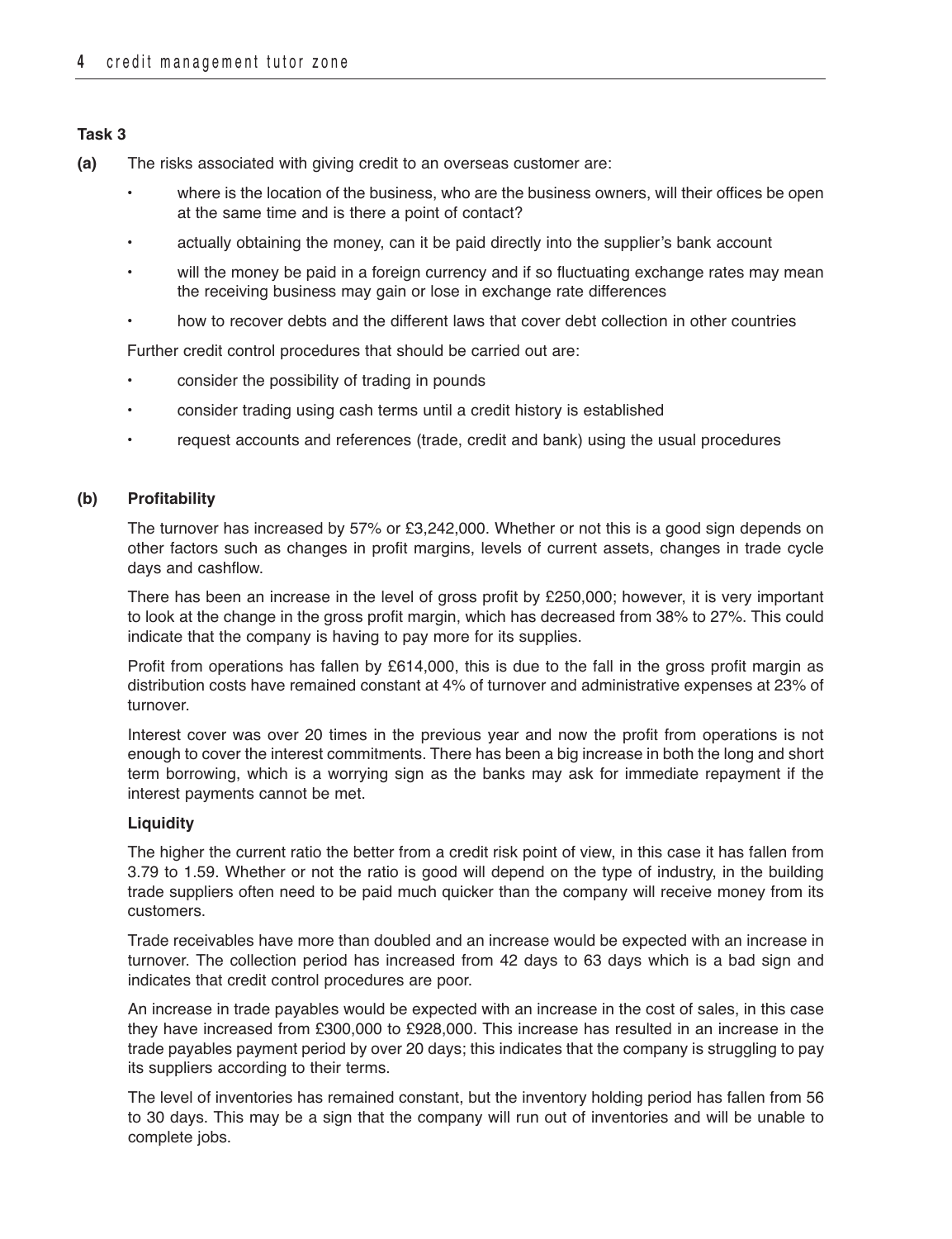# **Gearing**

Gearing has increased from 35% to 62%, which means that the company is placing a much heavier reliance on funding from the banks.

There has been no injection of capital from shareholders which means that the £1,500,000 increase in non-current assets has purely been financed by an increase in borrowing.

The bank overdraft has increased by £372,000 and as mentioned above at present the company is unable to meet its interest commitments.

# **Recommendation**

It would appear that the company has expanded quickly and is struggling to pay suppliers and banks, therefore an increase in the credit limit should not be given.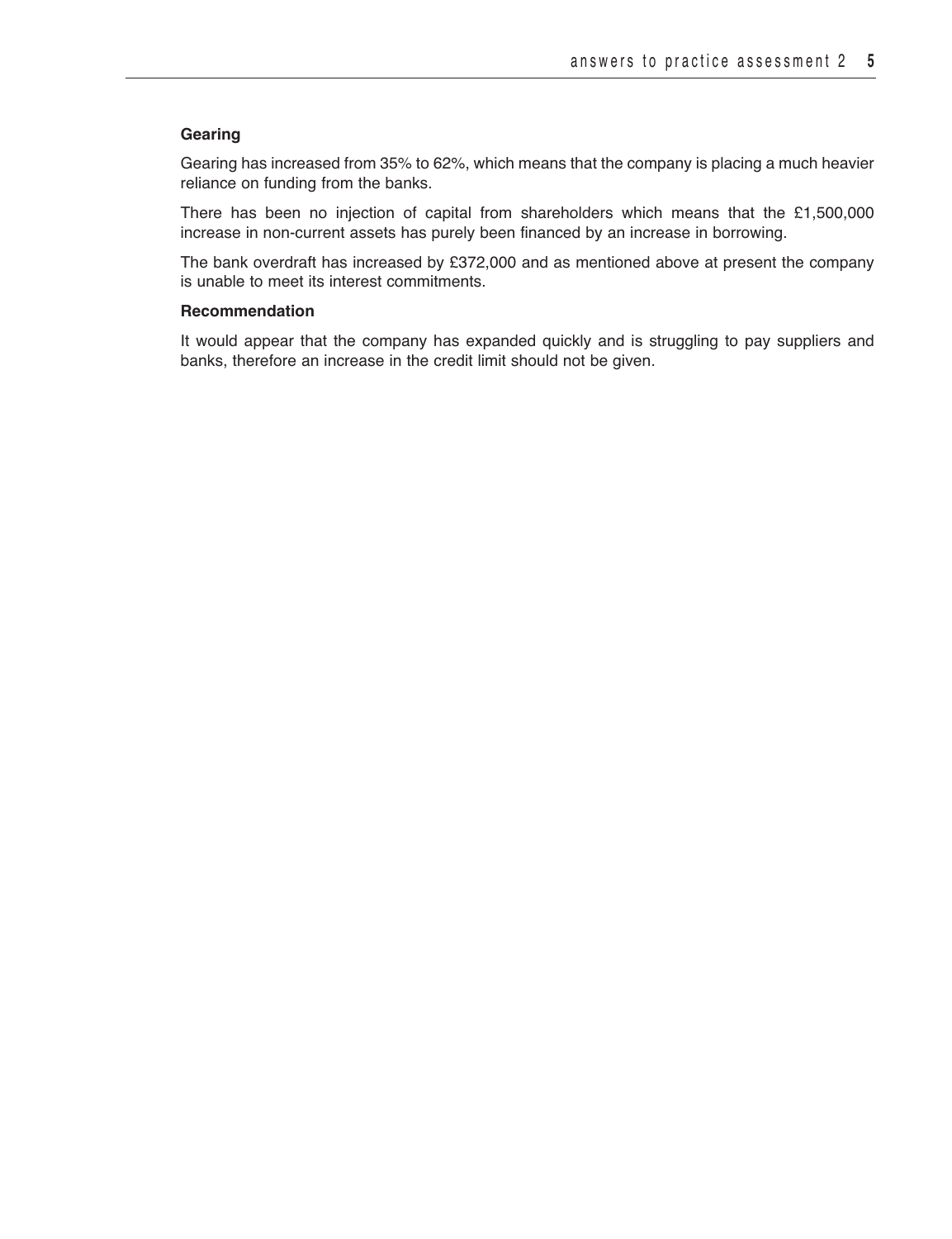**(a)**

| <b>Ultra Ltd</b>                      | $20 - 3$<br>Indicator | $20 - 2$<br>Indicator |
|---------------------------------------|-----------------------|-----------------------|
| Gross profit margin %                 | 41.51                 | 54.06                 |
| Operating profit margin %             | 3.22                  | 6.81                  |
| Trade payables payment period in days | 98.46                 | 89.43                 |
| Inventory holding period in days      | 25.71                 | 42.64                 |
| Current ratio                         | 0.87                  | 2.5                   |
| Quick ratio                           | 0.61                  | 2.02                  |

# Workings:

|                                      | <b>Formula</b>                                                | $20 - 3$                        | $20 - 2$                          |
|--------------------------------------|---------------------------------------------------------------|---------------------------------|-----------------------------------|
| Gross profit<br>margin $%$           | Gross profit x 100<br>Sales revenue                           | $= 41.51\%$<br>413 x 100<br>995 | $413 \times 100 = 54.06\%$<br>764 |
| Operating profit<br>margin $%$       | Profit from operations x 100<br>Sales revenue                 | $32 \times 100 = 3.22\%$<br>995 | $52 \times 100 = 6.81\%$<br>764   |
| Trade payables pmt<br>period in days | Trade payables x 365<br>Cost of sales                         | 157 x 365<br>$= 98.46$<br>582   | $86 \times 365 = 89.43$<br>351    |
| Inventory holding<br>period in days  | Inventories x 365<br>Cost of sales                            | 41 x 365<br>$= 25.71$<br>582    | $= 42.64$<br>41 x 365<br>351      |
| Current ratio                        | Current assets<br><b>Current liabilities</b>                  | 136<br>$= 0.87$<br>157          | $= 2.5$<br>215<br>86              |
| Quick ratio                          | Current assets less inventories<br><b>Current liabilities</b> | $136 - 41$<br>$= 0.61$<br>157   | $215 - 41$<br>$= 2.02$<br>86      |

| Profit from operations | 20-3   | $£8,000 + £24,000 = £32,000$           |
|------------------------|--------|----------------------------------------|
|                        | 20-2   | $£8,000 + £15,000 + £29,000 = £52,000$ |
| Cost of sales          | $20-3$ | $£995,000 - £413,000 = £582,000$       |
|                        | 20-2   | $£764,000 - £413,000 = £351,000$       |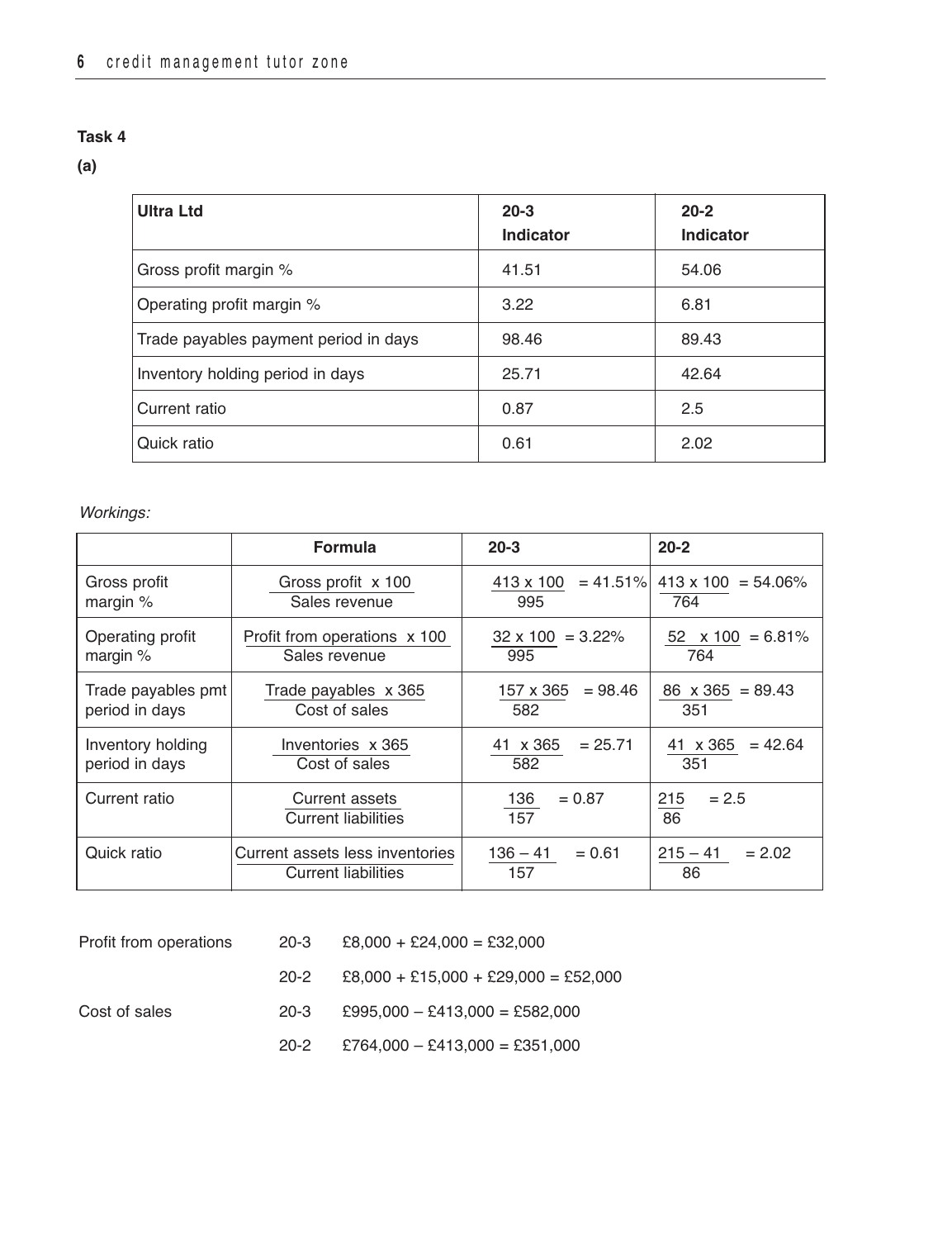**(b)** Sales revenue has increased by £**231,000** or **30.24**%, this **is** a strong indicator that the company may be overtrading.

Despite the increase in sales, gross profit has remained the same, this **is not** a good sign. The gross profit margin has **decreased**.

The profit from operations has **fallen**. **This may be a problem depending on the cash flow of the business.**

The trade payables payment period indicates on average **how long a business takes to pay its suppliers.** In this case it has increased by **9.03** days, which may mean that the company **is** struggling to pay its suppliers.

The level of inventory has remained the same **but the holding period has decreased which means that inventory may run out.**

Both the current and quick ratios have fallen, which strongly indicates **poor liquidity, which is a major concern**.

**I recommend that credit not be given**.

# **Task 5**

- **(a)** (c) Multi Track
- **(b)** (a) The buyer mixes the goods with other material in a manufacturing process
- **(c)** Credit insurance

£2,580 Workings: (£750 x 12) – (£10,700 x 60%)

- **(d)** (c) Invoice, statement, reminder letter, telephone call, solicitor's letter
- **(e)** (b) A garnishee order
- **(f)** (a) Be in breach of contract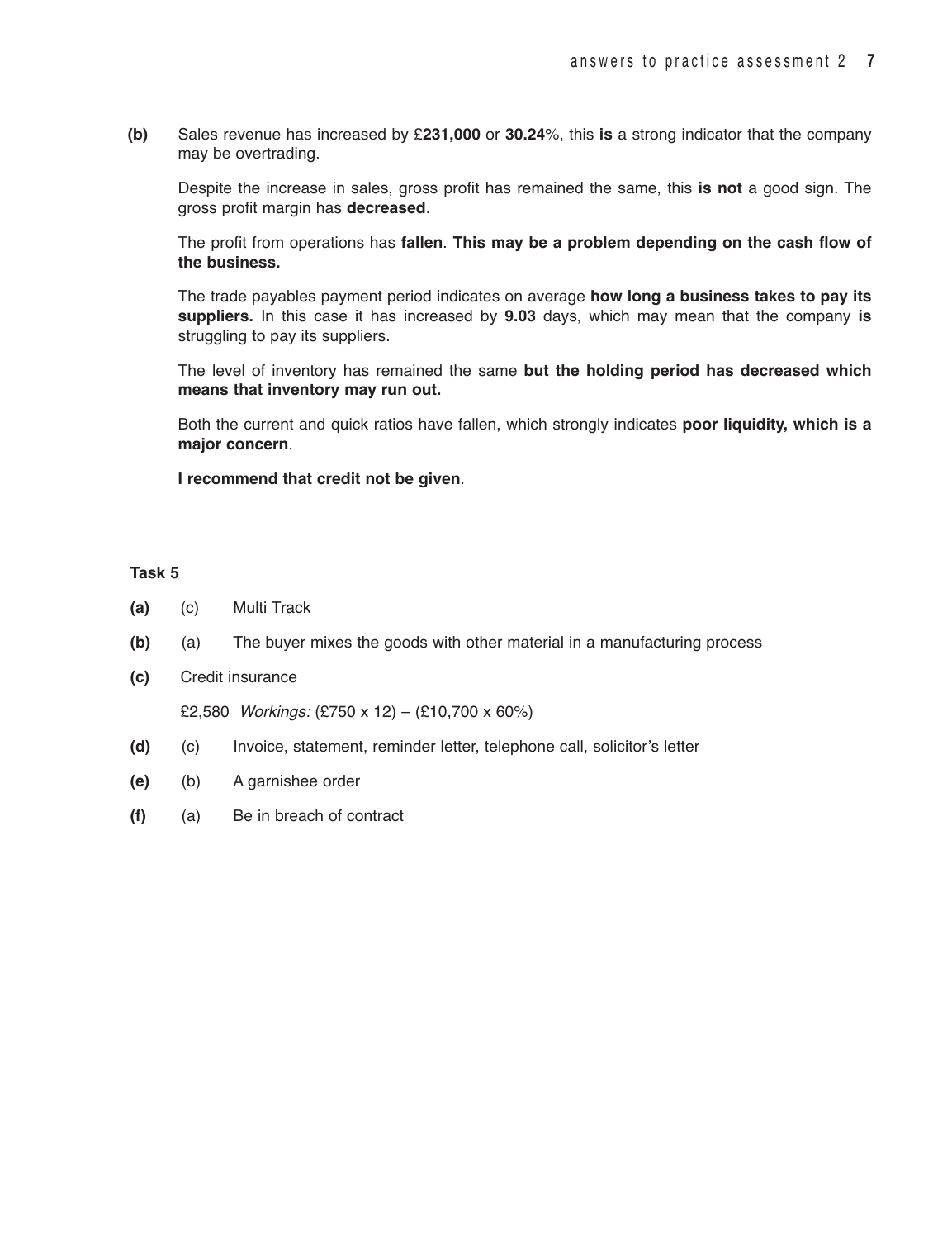- **(a)** (a) The VAT which can be claimed back from HMRC is £7,020 and the amount that can be claimed from the insurers is £15,825
- **(b)** The simple annual interest rate of the discount is **66.19**%.

Workings:

$$
\left(\frac{3.5}{96.5}\right)
$$
 x  $\left(\frac{365}{30-10}\right)$  x 100 = 66.19%

The compound annual rate of discount is **91.59**%.

Workings:

$$
\left\{ \left( 1 + \frac{3.5}{96.5} \right)^{\wedge} \left( \frac{365}{30 - 10} \right) \right\} \times 100 = 91.59\%
$$

- **(c) (a)** and **(d)** are False; **(b)** and **(c)** are True
- **(d)** £302,500 Workings: (£110,000 x 95%) + (£120,000 x 90%) + (£100,000 x 90%)
- **(e)** (c) 1, 3 and 4 only
- **(f)** £318.24 Workings: £1,700 x 1.2 x 0.156